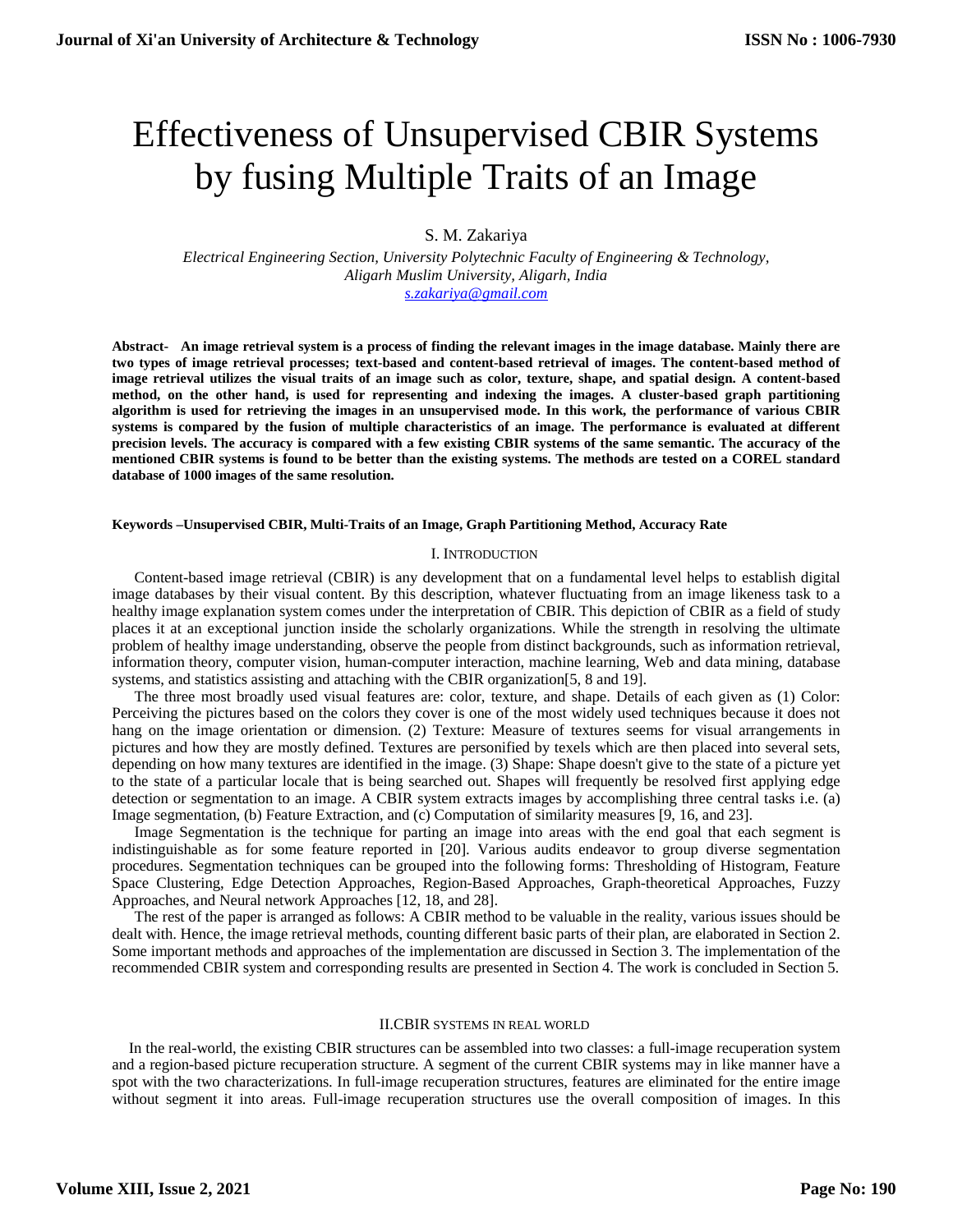system, the images in the database are segmented at this point the request image isn't administered. In region-based structures, the image is administered into regions going before the extraction of the features. By then, the features are removed for each area. Here, neighborhood features are used for both the query image and the image in the database. Region-based structures can be moreover divided into three sorts: In the essential kind, the query image isn't segmented anyway the images in the database are divided and the system looks for images that hold the request picture as their part, this is called sub-image recuperation. In the second kind, both the request and the images in the database are partitioned at this point simply a solitary bit of the query image is used for the looking. In the third kind, both the query image and images in the database are divided and all the regions of the request picture will be used for the connection  $[10, 21,$  and  $22]$ .

A large portion of the current CBIR frameworks is area-based frameworks since locale-based frameworks are more advantageous than full-picture recovery frameworks. Locale based frameworks utilize distinctive division strategies to separate pictures into subparts. A portion of the current frameworks is (i) Blobworld, which has been created by UC Berkeley Computer Vision Group [1]. It sections the picture into blobs (areas) utilizing an (Expectation-Maximization) EM-calculation dependent on the shading and surface highlights of the pixels. (ii) The Earth Mover's Distance, Multi-Dimensional Scaling, and Color-Based Image Retrieval, in this recovery framework, pictures are regarded as focuses in a measurement space in which they are moved generally to find picture neighborhoods of interest, because of shading data. This separation work is known as the Earth Mover's Distance (EMD) [14]. The framework additionally utilizes multi-dimensional scaling (MDS) strategies to embed a gathering of pictures as focuses on a few-dimensional Euclidean space so their separations are saved as much as attainable. It is a full picture based recovery framework [15]. (iii) PicSOM is created by the Laboratory of Computer and Information Science, Helsinki University of Technology. The picture is isolated into five districts. For every area, shape and texture properties are utilized. Also, edge and shape properties are utilized as features. Highlights are put away in a tree course of action that utilizes a self-organizing map (SOM) [11]. (iv) SIMPLIcity (Semantics-sensitive Integrated Matching for Picture LIbraries) is created by J. Z. Wang, et.al., at Stanford University [24]. It portions the picture into 4 x 4-pixel squares and concentrates an element vector for each square. Utilize the k-mean grouping way to deal with a portion of the picture into districts. (v) UFM (Unified Feature Matching) was created by Chen and Wang in 2002 [2]. UFM conspire portrays the closeness between pictures by consolidating properties of all areas in the pictures. The likeness of two pictures is then characterized as the general similitude between two groups of fluffy highlights and evaluated by a comparable measure, the UFM measure, which joins properties of the apparent multitude of areas in the pictures. It is a region-based picture recovery framework. (vi) CLUE (CLUster based rEtrieval of pictures) is created by Chen et al. in 2006 [4]. It is known as bunch based recovery of pictures by unsupervised learning (CLUE), for improving client relations with picture recovery frameworks by building up the closeness data. Sign recovers picture groups by applying a chart hypothetical bunching calculation to an assortment of pictures in the encompassing region of the query. Specifically, groups made rely upon which pictures are recovered in reply to the query [3].

In this work, three CBIR systems have been developed by fusing the two visual traits of an image. The visual contents are combined in the form of color and shape, color and texture, and shape and texture. The accuracy at different precision levels is evaluated. After that, the results are compared with two existing CBIR systems of the same semantic known as UFM and CLUE.

## III. RESEARCH METHODS AND IMPLEMENTATIONS

In this paper, A CBIR strategy is built up that joins the three visual features color, shape, and textures together. It depends on the joining of visual traits and an unsupervised learning strategy. For any color model, the color instant can be determined. There are 3 color instants are calculated per channel, in the case of RGB nine instants are possible and 12 instants are possible in the case of CMYK [6and 26].

The source color instant can be taken as the typical color in the image, and it might be controlled by the following mean (Mi) balance:

$$
M_i = \sum_{j=1}^{j=N} \frac{Probij}{N} \tag{1}
$$

Here, *N* decides the total amount of possible pixels in the image and Prob*ij* indicates the value ith color channel and jth pixel of the image.

The Standard deviation (SD) is the second color instant. It is done by calculating the square root of the variance of the distribution of color.

SD = 
$$
\sqrt{(\frac{1}{N}\sum_{j=1}^{j=N} 1 * |Mi - Probij|^2}
$$
 (2)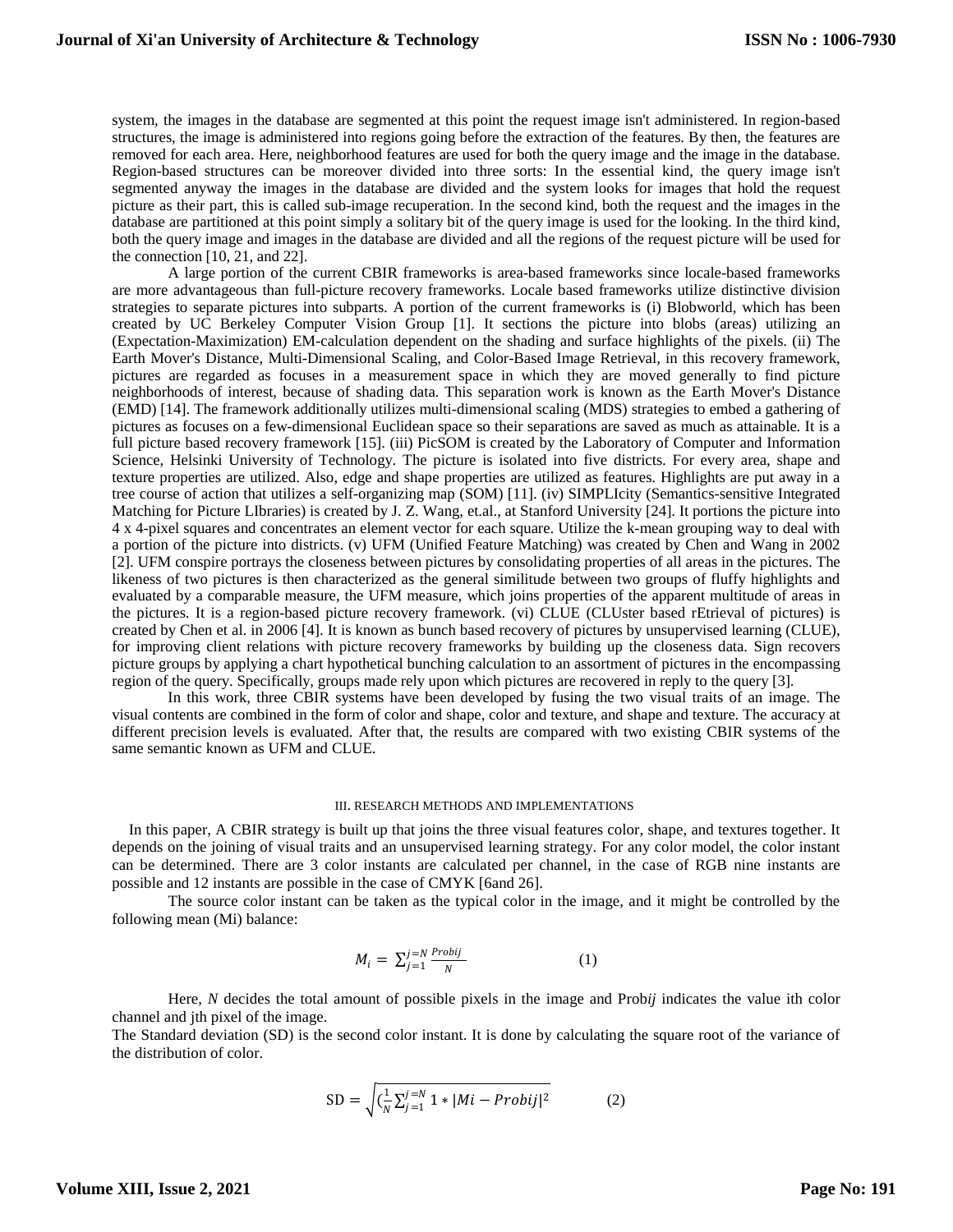Here, M<sub>i</sub> is the mean of the image ith color channel

The *skewness* (Skewi) is the third color instant. It evaluates how unstable color spreading is, and in this way, it provides facts regarding the color spreading outline. It can be computed by the following relation:

$$
Skewi = \sqrt[3]{\sqrt{(\frac{1}{N}\sum_{j=1}^{j=N} (Probij - Mi)^{3})}}
$$
(3)

Shape traits are measured using Gradient Vector Flow (GVF) fields. In this, the images are partitioned into segments. GVF is frequently used in image processing for examining the number of chunks in the image. By this, it retrieves the shape trait of an image. It is presented by Xu and Prince, reported in[25].

The GVF is given by Vector  $[(x, y) = [a(x, y), b(x, y)]$  that shrinks the functional of energy:

$$
S(GVF) = \iint_{R^2} |Af|^2 |Vector - \nabla f|^2 + \mu(ax^2 + ay^2 + bx^2 + by^2)dxdy \tag{4}
$$

Here, f is a two-dimensional image function  $f(x, y)$  known as an edge map characterized on the image range.

Texture features (T) are evaluated by statistical Tamura feature and multi-resolution filtering methods. Multiresolution filtering methods comprise Gabor and Wavelet transform depicts texture by the statistical scattering of the image intensity [7]. The texture measure is given by the following equation [13]:

$$
T(i,j) = \frac{1}{W^2} \sum_{m=-w}^{m=w} \sum_{n=-w}^{n=w} Edge(i+m, j+n)
$$
 (5)

Here,  $w = 2w + 1$ , it shows observation window size.

The CBIR system fuses the values of color, shape, and texture traits by using the above equations. Then these trait values are stored in the feature database. A restriction of 0.7 (says a threshold value of 70%) is allotted for the texture, color and shape features values. The mathematical model of the recommended CBIR system is given by the following relations.

$$
(ColorShape) = Skewi + S(GVF)
$$
 (6)  

$$
(ColorTexture) = Skewi + T(i,j)
$$
 (7)  

$$
(ShapeTexture) = S(GVF) + T(i,j)
$$
 (8)

The same restriction is also fixed for the query image as 70% of the color, shape, and texture traits values of the query image. If the color, shape, and texture visual traits values of a target image are above the threshold value for the color, shape, and texture visual traits respectively, the color, shape, and texture traits values of the target images are combined and save in the stored features database. If not, discard the target image as a significant image The structure of the CBIR system which is based on a combination of visual traits is shown in Figure 1.

This approach combines the values of color, shape, and texture traits of each image and put away that feature values in the database of features. At that point look at the color, shape, and texture features estimations of the target image with joined of two visual contents color & shape, color & texture, shape & texture traits values of each image. If the feature values of color and shape, color and texture, and the shape and texture of a target image are larger than the 70% value for the color, shape, and texture visual contents values respectively, add up the color & shape, color & texture, and shape & texture values of the object images and save them in the stored features database. If not, the images are discarded as the relevant image [17 and 27].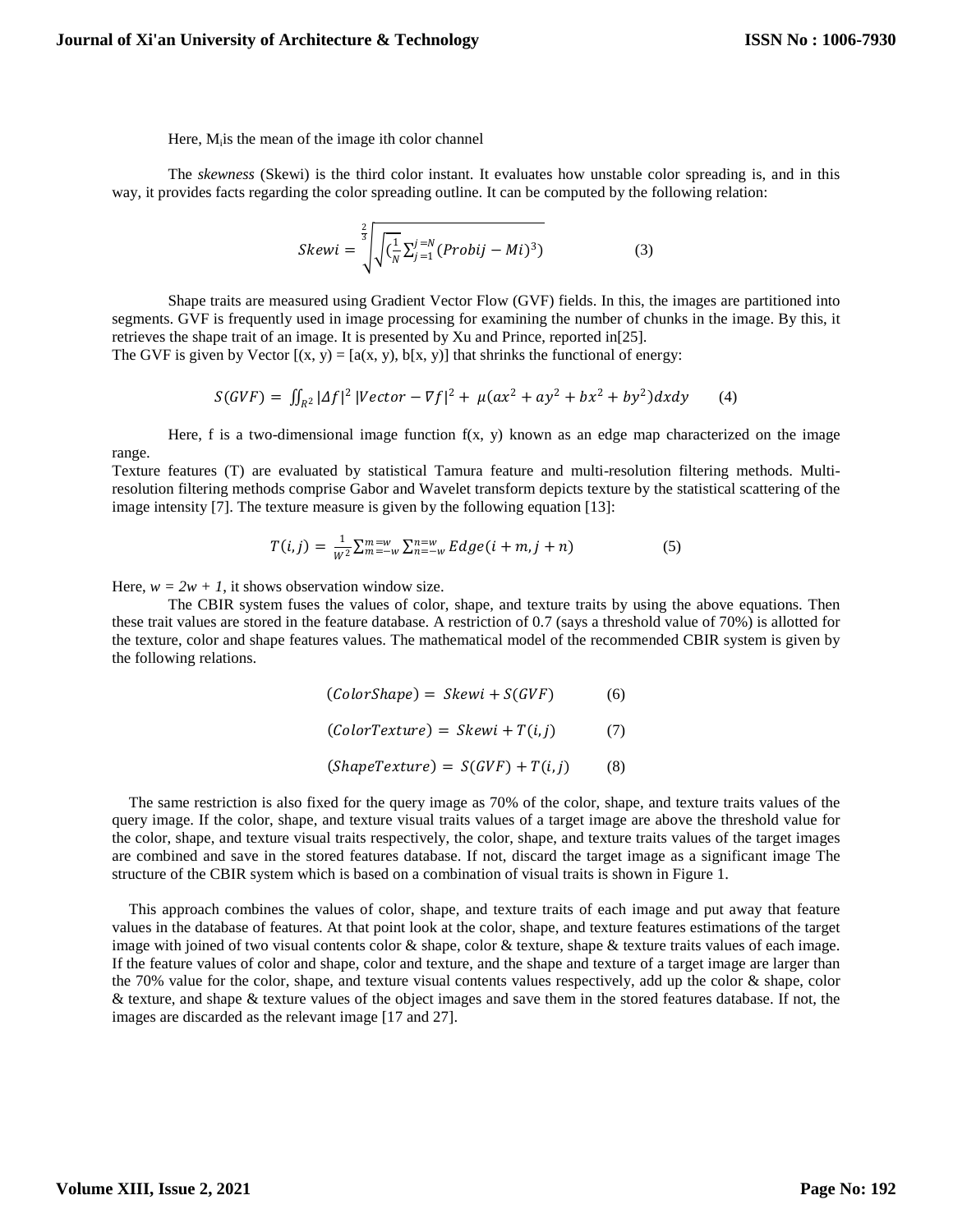

Figure 1. The CBIR system based on a combination of visual features

### IV. RESULT AND DISCUSSION

The exploratory outcomes have been performed with a generally helpful COREL image database, which contained 10 distinct classes of pictures, each class has 100 pictures of dimension 256 X 384, and absolute around contained 1,000 pictures appeared in Table 1. The Euclidean distance as the similarity measure is used for evaluating the similarity between the query and target images in the database.

$$
Distance(x, y) = \sqrt{(x_1 - x_2)^2 + (y_1 - y_2)^2}
$$
(9)

Precision reflects all extracted images into account. Precision is evaluated at a given cut-off rank of 0.7.

$$
Precision = \frac{|Relevant\ Images\ upto k|}{|Total\ Images\ Retrieved\ upto k|}
$$
 (10)

$$
P\left(atk = 100\right) = \frac{|P_1 + P_2 + \dots + P_{100}|}{|k = 100|} \tag{11}
$$

Once a query image is received, the system displays a list of computed similarity measure values for the distinct images in the database. After that, it shows a list of images in a decreasing manner of their similarity with the query image. Presently, just the main 25 outputs are shown because of space restriction, for the one arbitrarily selected query image with distinct semantics from each model of the combination of two visual traits, from the flower category shown in Figure 2 (a-c).

| Class No.    | <b>Class Name</b>  | Class No.     | <b>Class Name</b> | Class No.    | <b>Class Name</b>      |
|--------------|--------------------|---------------|-------------------|--------------|------------------------|
| $(0-99)$     | People and village | $5(400-499)$  | <b>Dinosaurs</b>  | $9(800-899)$ | Mountains and glaciers |
| $2(100-199)$ | Beach              | $6(500-599)$  | Elephants         | 10 (900-999) | Food                   |
| $3(200-299)$ | <b>Buildings</b>   | ' (600-699) l | <b>Flowers</b>    |              |                        |
| $4(300-399)$ | <b>Buses</b>       | 8 (700-799)   | <b>Horses</b>     |              |                        |

Table 1:Image Database with Index Values: COREL [29]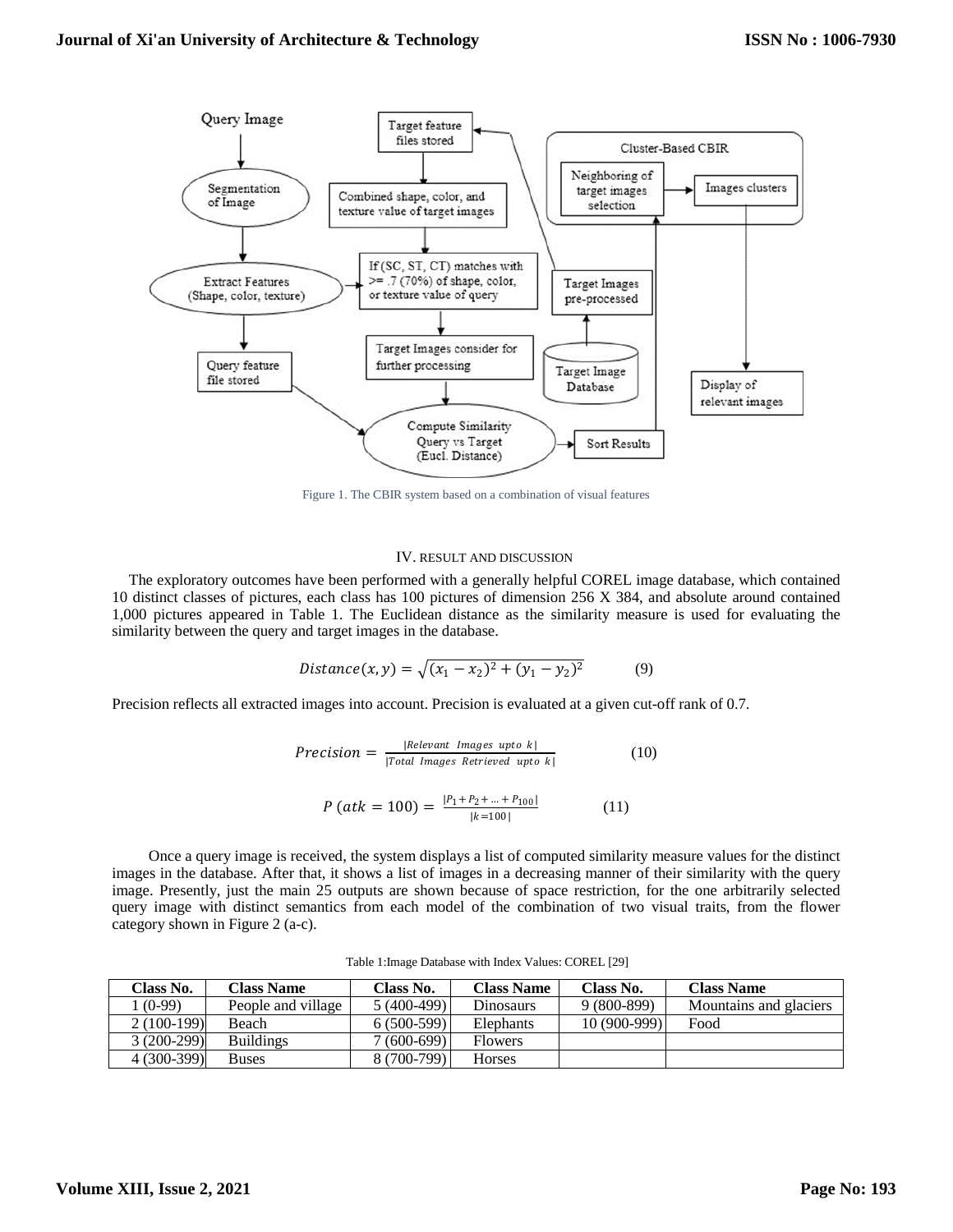CBIR system Results for flower category with same query image, the first image is the query image, at the top of each image given image ID (Class number) and similarity measure.

The consequences of CBIR approaches are broken down those likewise dependent on unsupervised learning. The top k results have been chosen from the CBIR methods to calculate precision,i.e. precision at k. The average precision values have taken at varying precision levels of k of each CBIR model and reported in corresponding tables Table 2, Table 3, and Table 4 respectively. The performance of five CBIR systems at an average precision of 100 for each class of image database is reported in Table 5. The five CBIR systems are UFM, CLUE, CS, ST, and CT. It is experimentally found that the CBIR models in the combination of two visual features produce better results in comparison to the other existing methods. The performance of these CBIR systems is pictorially shown in Figure 3 and Figure 4 respectively. Overall it is also observed that the CBIR model in the combination of color and texture is outperformed.



Figure 2(a). CBIR system results in a combination of color & shape feature: There are 21 similar images out of the top 25 results. .



Figure 2(b). CBIR system results in a combination of shape & texture feature: There are 20 similar images out of the top 25 results.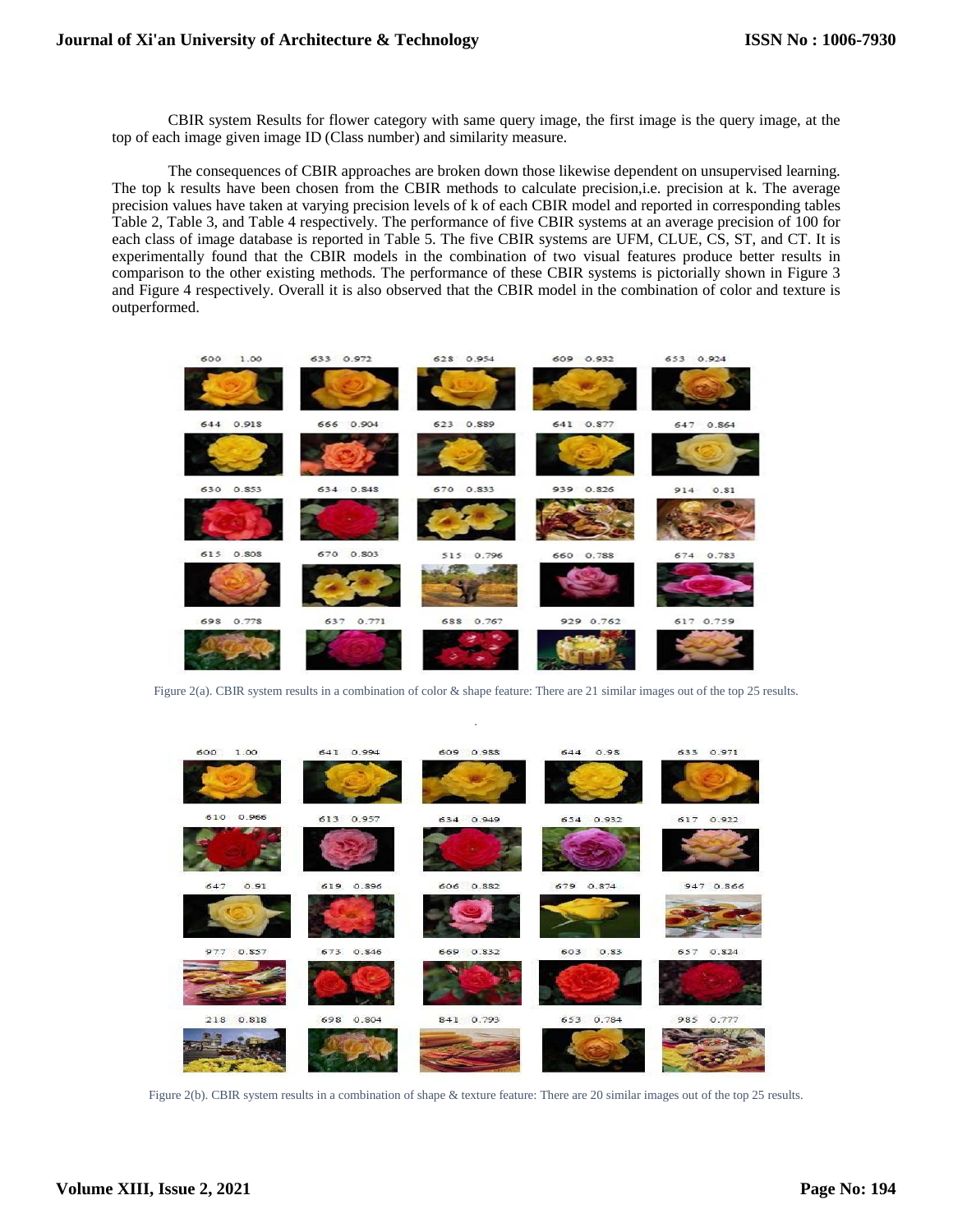

Figure 2(c). CBIR system results in a combination of color & texture feature: There are 23 similar images out of the top 25 results.

Table 2: Performance of CBIR system in combination of color & shape features at varying precision levels of k with a threshold of 0.7 for each class of image database

| ID     | <b>Name</b>           | 10    | 20    | 30    | 40    | 50    | 60    | 70    | 80    | 90    | 100   |
|--------|-----------------------|-------|-------|-------|-------|-------|-------|-------|-------|-------|-------|
|        | People                | 0.70  | 0.685 | 0.667 | 0.636 | 0.615 | 0.595 | 0.59  | 0.585 | 0.58  | 0.57  |
| 2      | Beach                 | 0.68  | 0.645 | 0.617 | 0.586 | 0.554 | 0.535 | 0.505 | 0.475 | 0.446 | 0.42  |
| 3      | <b>Buildings</b>      | 0.60  | 0.565 | 0.537 | 0.506 | 0.485 | 0.454 | 0.433 | 0.415 | 0.395 | 0.39  |
| 4      | <b>Buses</b>          | 0.84  | 0.775 | 0.767 | 0.746 | 0.725 | 0.71  | 0.705 | 0.697 | 0.688 | 0.68  |
| 5      | <b>Dinosaurs</b>      | 1.00  | 0.995 | 0.987 | 0.980 | 0.978 | 0.975 | 0.973 | 0.972 | 0.971 | 0.97  |
| 6      | Elephants             | 0.58  | 0.535 | 0.487 | 0.436 | 0.395 | 0.386 | 0.38  | 0.375 | 0.369 | 0.36  |
| $\tau$ | <b>Flowers</b>        | 0.86  | 0.855 | 0.847 | 0.838 | 0.829 | 0.825 | 0.82  | 0.818 | 0.815 | 0.81  |
| 8      | Horses                | 0.86  | 0.855 | 0.845 | 0.842 | 0.841 | 0.84  | 0.839 | 0.838 | 0.836 | 0.83  |
| 9      | Mountains             | 0.54  | 0.525 | 0.517 | 0.492 | 0.475 | 0.442 | 0.415 | 0.398 | 0.387 | 0.37  |
| 10     | Food                  | 0.78  | 0.765 | 0.742 | 0.727 | 0.713 | 0.702 | 0.7   | 0.697 | 0.695 | 0.69  |
| Avg    | <b>All Categories</b> | 0.744 | 0.72  | 0.701 | 0.678 | 0.661 | 0.646 | 0.636 | 0.627 | 0.618 | 0.609 |

Table 3: Performance of CBIR system in combination of shape & texture features at varying precision levels of k with a threshold of 0.7 for each class of image database

| ID  | <b>Category Name</b>  | 10    | 20    | 30    | 40    | 50    | 60    | 70    | 80    | 90    | 100   |
|-----|-----------------------|-------|-------|-------|-------|-------|-------|-------|-------|-------|-------|
|     | People                | 0.73  | 0.693 | 0.671 | 0.653 | 0.642 | 0.632 | 0.615 | 0.593 | 0.586 | 0.581 |
| 2   | Beach                 | 0.70  | 0.649 | 0.621 | 0.616 | 0.601 | 0.595 | 0.577 | 0.563 | 0.496 | 0.452 |
| 3   | <b>Buildings</b>      | 0.64  | 0.572 | 0.559 | 0.536 | 0.523 | 0.511 | 0.486 | 0.471 | 0.423 | 0.413 |
| 4   | <b>Buses</b>          | 0.83  | 0.779 | 0.771 | 0.763 | 0.753 | 0.742 | 0.737 | 0.727 | 0.713 | 0.712 |
| 5   | <b>Dinosaurs</b>      | 1.00  | 0.996 | 0.992 | 0.987 | 0.981 | 0.976 | 0.975 | 0.974 | 0.973 | 0.971 |
| 6   | Elephants             | 0.59  | 0.546 | 0.491 | 0.474 | 0.442 | 0.428 | 0.412 | 0.408 | 0.396 | 0.372 |
|     | <b>Flowers</b>        | 0.88  | 0.858 | 0.853 | 0.842 | 0.831 | 0.828 | 0.823 | 0.820 | 0.817 | 0.813 |
| 8   | Horses                | 0.87  | 0.858 | 0.851 | 0.853 | 0.848 | 0.844 | 0.841 | 0.840 | 0.838 | 0.832 |
| 9   | Mountains             | 0.57  | 0.531 | 0.527 | 0.517 | 0.502 | 0.476 | 0.463 | 0.427 | 0.415 | 0.39  |
| 10  | Food                  | 0.80  | 0.769 | 0.761 | 0.732 | 0.723 | 0.712 | 0.709 | 0.701 | 0.699 | 0.69  |
| Avg | <b>All Categories</b> | 0.761 | 0.725 | 0.709 | 0.697 | 0.684 | 0.674 | 0.664 | 0.652 | 0.635 | 0.623 |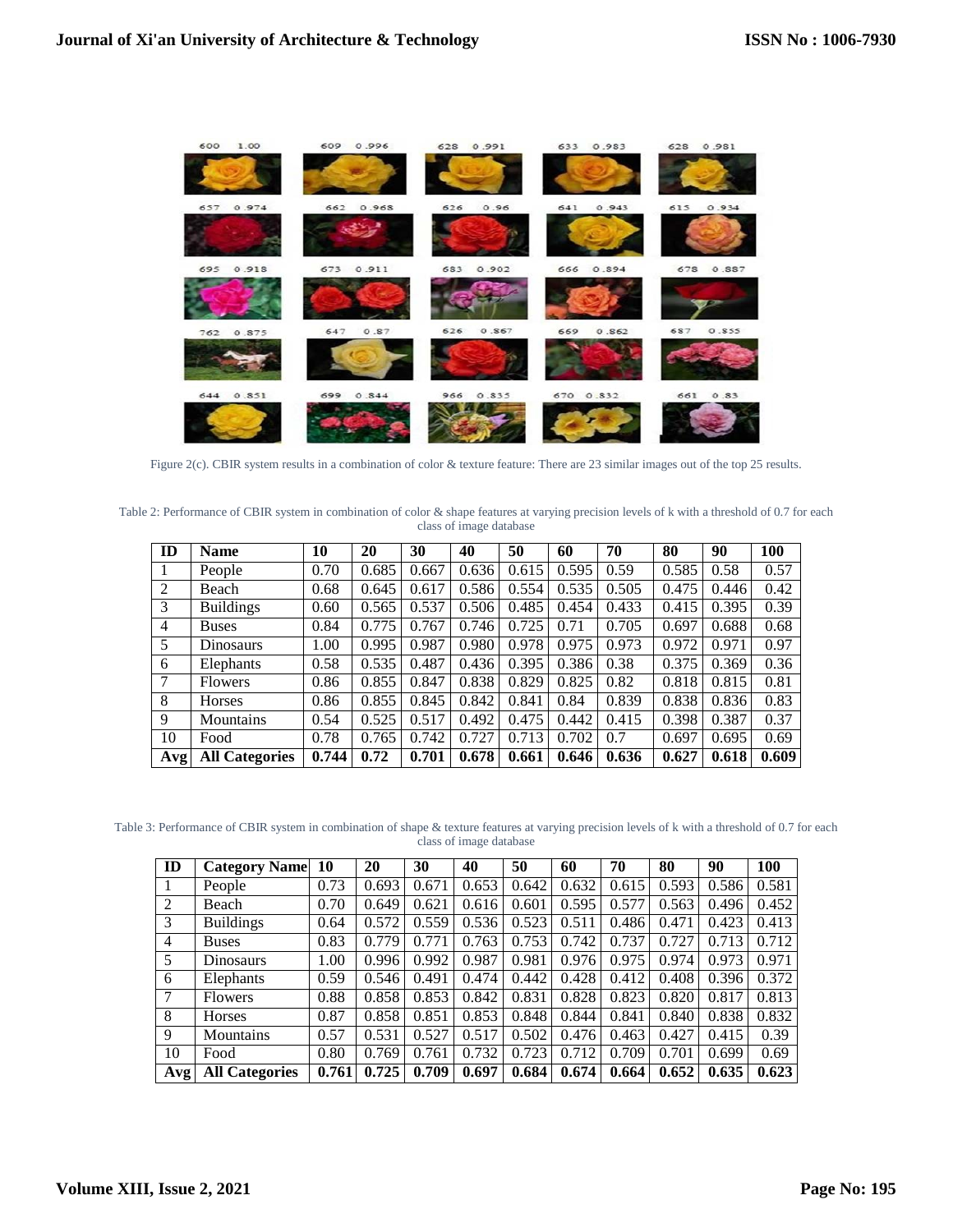| ID  | <b>Category Name</b>  | 10    | 20    | 30    | 40    | 50    | 60    | 70    | 80    | 90    | 100   |
|-----|-----------------------|-------|-------|-------|-------|-------|-------|-------|-------|-------|-------|
|     | People                | 0.70  | 0.685 | 0.676 | 0.646 | 0.625 | 0.615 | 0.598 | 0.587 | 0.582 | 0.57  |
| 2   | Beach                 | 0.68  | 0.645 | 0.628 | 0.605 | 0.575 | 0.555 | 0.525 | 0.485 | 0.476 | 0.46  |
| 3   | <b>Buildings</b>      | 0.64  | 0.595 | 0.567 | 0.546 | 0.525 | 0.494 | 0.483 | 0.475 | 0.462 | 0.45  |
| 4   | <b>Buses</b>          | 0.88  | 0.845 | 0.817 | 0.786 | 0.775 | 0.768 | 0.755 | 0.734 | 0.721 | 0.71  |
| 5   | Dinosaurs             | 1.00  | 0.995 | 0.979 | 0.977 | 0.974 | 0.973 | 0.973 | 0.972 | 0.971 | 0.97  |
| 6   | Elephants             | 0.58  | 0.565 | 0.556 | 0.526 | 0.495 | 0.487 | 0.477 | 0.454 | 0.444 | 0.43  |
| 7   | <b>Flowers</b>        | 0.86  | 0.86  | 0.858 | 0.854 | 0.85  | 0.849 | 0.847 | 0.844 | 0.843 | 0.84  |
| 8   | Horses                | 0.90  | 0.894 | 0.89  | 0.888 | 0.88  | 0.879 | 0.874 | 0.873 | 0.872 | 0.87  |
| 9   | Mountains             | 0.55  | 0.53  | 0.513 | 0.505 | 0.492 | 0.471 | 0.465 | 0.454 | 0.442 | 0.43  |
| 10  | Food                  | 0.78  | 0.77  | 0.769 | 0.767 | 0.761 | 0.754 | 0.75  | 0.749 | 0.742 | 0.74  |
| Avg | <b>All Categories</b> | 0.757 | 0.738 | 0.725 | 0.71  | 0.695 | 0.684 | 0.674 | 0.662 | 0.655 | 0.647 |

Table 4: Performance of CBIR system in combination of color & texture features at varying precision levels of k with a threshold of 0.7 for each class of image database

Table 5: Performance of five CBIR systems at an average precision of 100 for each category of the image database

| ID  | <b>Category Name</b>  | <b>UFM</b> [3] | <b>CLUE</b> [6] | CS[46] | <b>ST</b> | $CT$ [50] |
|-----|-----------------------|----------------|-----------------|--------|-----------|-----------|
|     | People                | 0.38           | 0.49            | 0.57   | 0.581     | 0.57      |
| 2   | Beach                 | 0.31           | 0.34            | 0.42   | 0.452     | 0.46      |
| 3   | <b>Buildings</b>      | 0.34           | 0.35            | 0.39   | 0.413     | 0.45      |
| 4   | <b>Buses</b>          | 0.61           | 0.63            | 0.68   | 0.712     | 0.71      |
| 5   | <b>Dinosaurs</b>      | 0.92           | 0.96            | 0.97   | 0.971     | 0.97      |
| 6   | Elephants             | 0.24           | 0.28            | 0.36   | 0.372     | 0.43      |
| 7   | Flowers               | 0.66           | 0.75            | 0.81   | 0.813     | 0.84      |
| 8   | <b>Horses</b>         | 0.63           | 0.70            | 0.83   | 0.832     | 0.87      |
| 9   | <b>Mountains</b>      | 0.27           | 0.28            | 0.37   | 0.39      | 0.43      |
| 10  | Food                  | 0.48           | 0.60            | 0.69   | 0.69      | 0.74      |
| Avg | <b>All Categories</b> | 0.484          | 0.538           | 0.609  | 0.623     | 0.647     |



Figure 3. Comparison graph of five CBIR systems at Average Precision 100 for each class of image database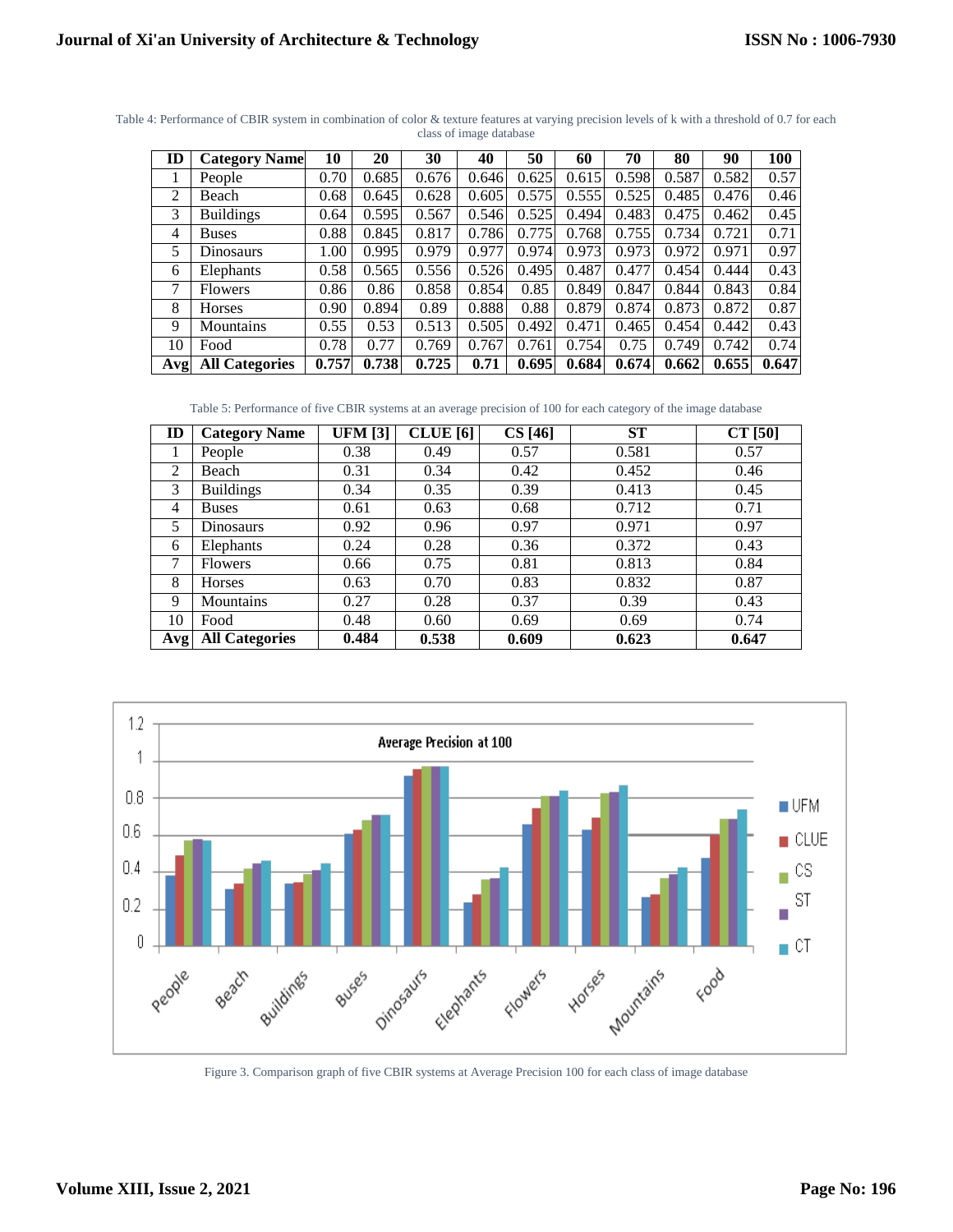

Figure 4. Five CBIR systems at an average of each category

## V. CONCLUSION

In this work, the performance of five unsupervised CBIR systems has been analyzed at varying precision levels. The two well-known systems, UFM & CLUE, and three proposed CS, CT, and ST are considered for analysis. All these approaches are based on graph-clustering (unsupervised learning) the algorithm, where, two visual trait values are clubbed together. The CS system is based on a combination of color and shape, SC on shape & texture, and CT on color & texture. A weight is allocated to various images (as the target images) in the image repository with 70% features store of each visual trait. A bench-mark image database containing 1000 images is used. The Euclidean distance is used as the similarity metric for identifying the resemblance of images in the image database with a test image. It is observed that the CBIR models based on a combination of two visual features produce better performance in comparison to the other two mentioned models. The average precision value at varying levels of k has been taken by all three models viz. CS, ST, and CT. It is also found that the CT system, in particular, outperforms the CS and ST systems. Other clustering algorithms as well as systems based on a combination of more than two traits may also be developed and tested for accuracy improvement.

# **REFERENCES**

- [1] C. Carson, et.al,, "Blobworld: Image Segmentation Using Expectation-Maximization and its Application to Image Querying", *IEEE Trans. Pattern Anal. Machine Intell*., vol. 24, no. 8, pp. 1026–1038, 2002.
- [2] Y. Chen and J. Z. Wang, "A Region-Based Fuzzy Feature Matching Approach to Content- Based Image Retrieval", IEEE Transaction on Pattern Analysis and Machine Intelligence, vol. 24, no. 9, pp. 1252-1267, September 2002.
- [3] Y. Chen, J. Z. Wang, and R. Krovetz, "An unsupervised learning approach to content-based image retrieval", Proceedings 7th International Symposium on Signal Processing and Its Applications, ISSPA 2003, IEEE Computer Society, pp. 197 – 200, 2003.
- [4] Y. Chen, J. Z. Wang, and R. Krovetz, "CLUE: Cluster-Based Retrieval of Images by Unsupervised learning", IEEE Transaction on Image Processing, Vol. 14, No. 8, pp. 1187-1201, (August 2005).
- [5] R. Datta, D. Joshi, J. Li, and J. Z. Wang, "Image retrieval: Ideas, influences, and trends of the new age", ACM Comput. Surv., Vol. 40, no. 2, Article 5, 60 pages, April 2008.
- [6] J. Han, and K. Kuang, "Fuzzy color histogram and its use in color image retrieval", IEEE Trans. Image Process. Vol. 11, No. 8., pp.944-952 (August 2000).
- [7] M. R. Haralick, et.al., "Textural Features for Image Classification", IEEE Transactions on Systems, Man, and Cybernetics, SMC-3 (6), pp. 610–621, 1973.
- [8] J. K. Hawkins, "Textual Properties for Pattern Recognition", in Picture Processing and Psychopictorics, B. C. Lipkin and Rosenfeld, Editions, Academic Press, New York, pp. 347 – 370, 1970.
- [9] P. S. Hiremath and Jagadeesh Pujari, "Content Based Image Retrieval Using Color, Texture and Shape Features", Proceedings of the 15th International Conference on Advanced Computing and Communications, pp.780-784, 2007.
- [10] S. Jabeen, et.al., "An effective content-based image retrieval technique for image visuals representation based on the bag-of-visualwords model", PLoS ONE,13(4), 2018.